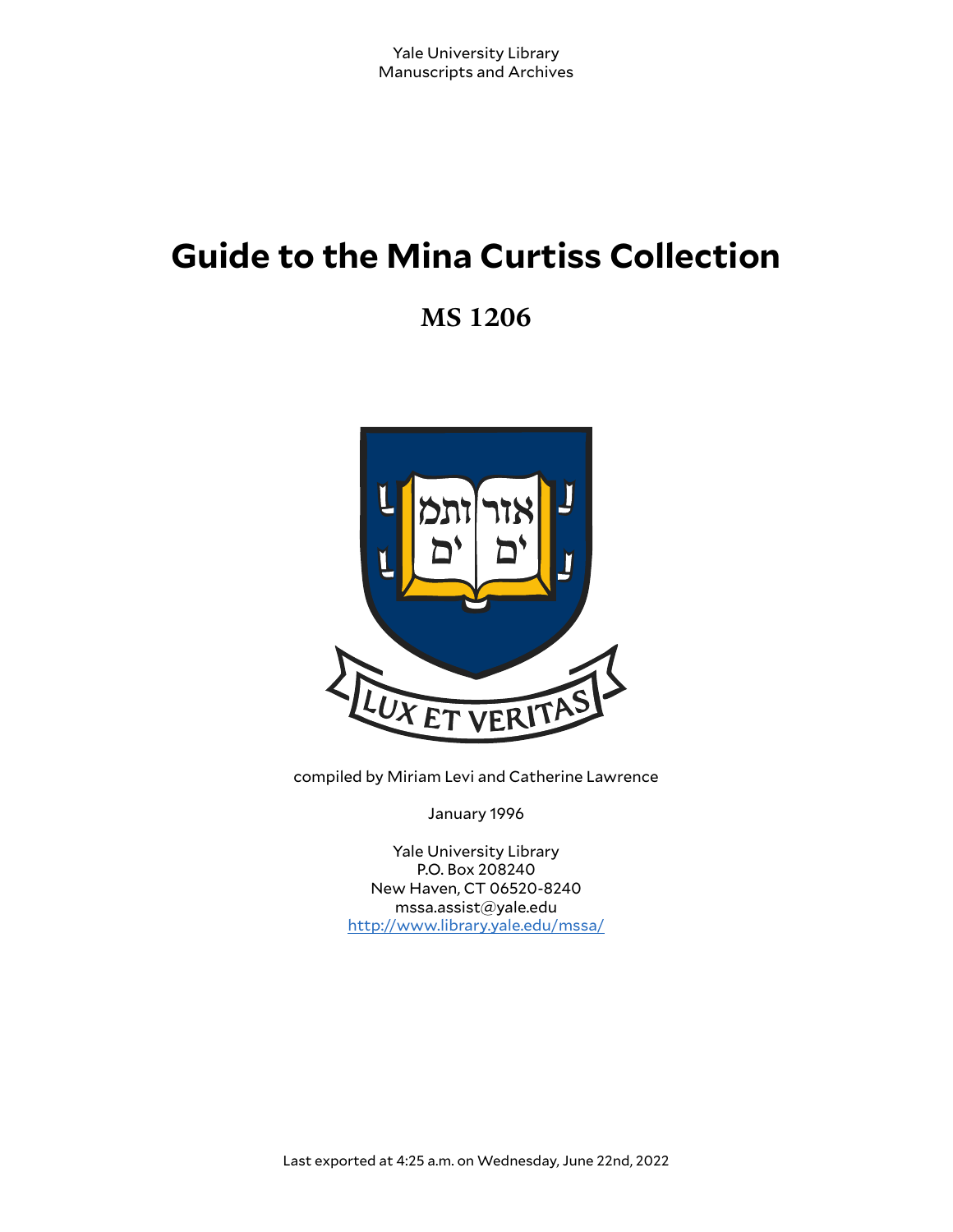# **Table of Contents**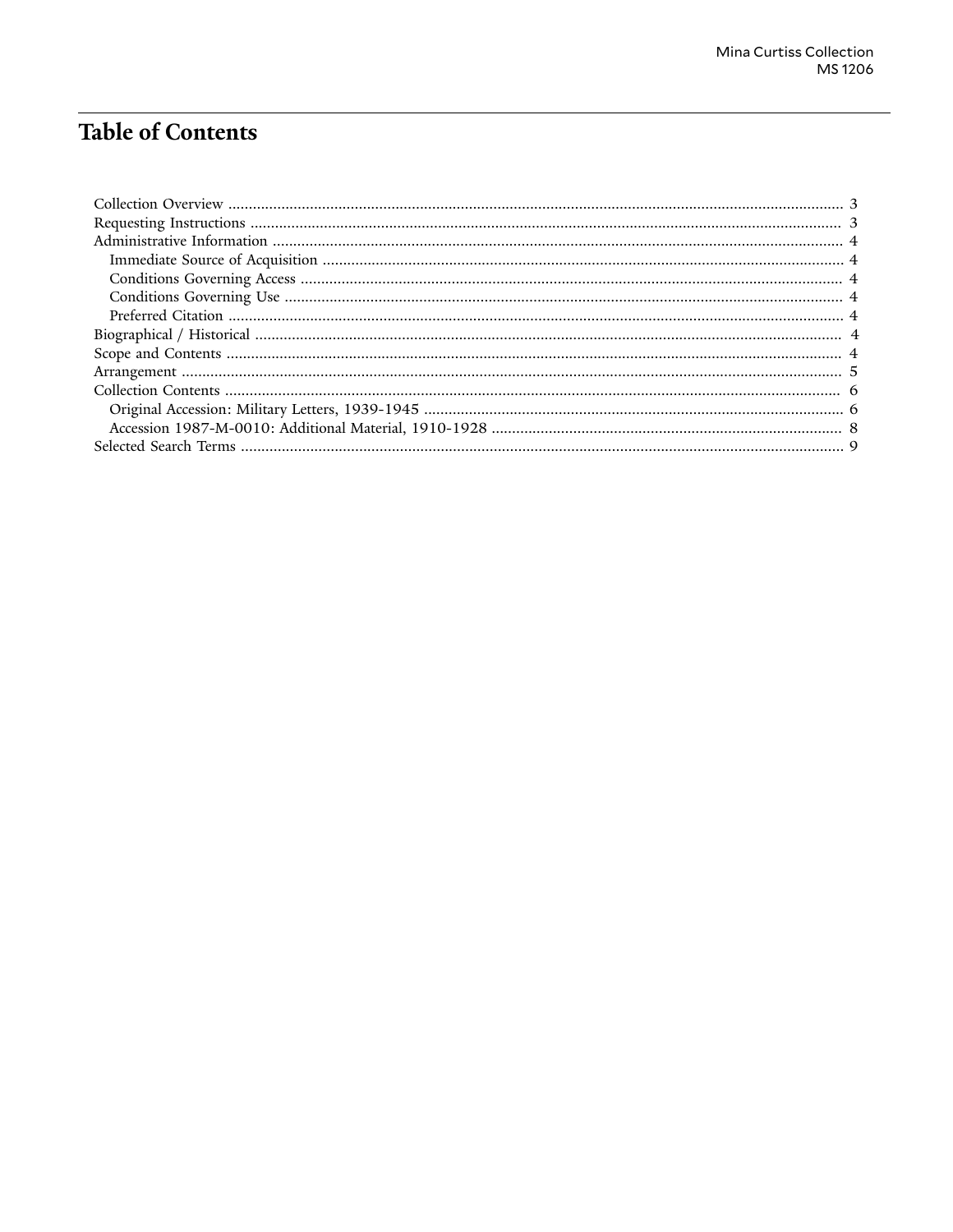## <span id="page-2-0"></span>**Collection Overview**

| <b>REPOSITORY:</b> Manuscripts and Archives |
|---------------------------------------------|
| <b>Yale University Library</b>              |
| P.O. Box 208240                             |
| New Haven, CT 06520-8240                    |
| mssa.assist@yale.edu                        |
| http://www.library.yale.edu/mssa/           |

**CALL NUMBER:** MS 1206

**CREATOR:** Curtiss, Mina Kirstein, 1896-1985 , collector

**TITLE:** Mina Curtiss Collection

**DATES:** 1910-1945

- **PHYSICAL DESCRIPTION:** 1.5 linear feet (4 boxes)
	- **LANGUAGE:** English

| <b>SUMMARY:</b> The original accession consists of original and typed copies of letters sent<br>home by American servicemen from various training camps in the United<br>States and from overseas campaigns during World War II, many of which<br>Mina Curtiss used for her 1944 book, Letters Home. The addition consists of<br>Henry T. Curtiss papers and photographs. There are a diary and book relating<br>to Curtiss's 1910 trip to Europe on the S.S. Arabic, which included stops in<br>the British Isles, Holland, Germany, Venice, Scutari and Dalmatia; a volume<br>of letters and photographs sent by members of the Scroll and Key Society<br>to one another from 1920-1923, with reminiscences about Curtiss after his<br>death in 1928; and eight large photographs of Curtiss alone and with friends,<br>circa 1910. |
|---------------------------------------------------------------------------------------------------------------------------------------------------------------------------------------------------------------------------------------------------------------------------------------------------------------------------------------------------------------------------------------------------------------------------------------------------------------------------------------------------------------------------------------------------------------------------------------------------------------------------------------------------------------------------------------------------------------------------------------------------------------------------------------------------------------------------------------|
| <b>ONLINE FINDING AID:</b> To cite or bookmark this finding aid, please use the following link: https://<br>hdl.handle.net/10079/fa/mssa.ms.1206                                                                                                                                                                                                                                                                                                                                                                                                                                                                                                                                                                                                                                                                                      |

#### <span id="page-2-1"></span>**Requesting Instructions**

To request items from this collection for use in the Manuscripts and Archives reading room, please use the request links in the HTML version of this finding aid, available at [https://hdl.handle.net/10079/fa/](https://hdl.handle.net/10079/fa/mssa.ms.1206) [mssa.ms.1206](https://hdl.handle.net/10079/fa/mssa.ms.1206).

To order reproductions from this collection, please go to [http://www.library.yale.edu/mssa/](http://www.library.yale.edu/mssa/ifr_copy_order.html) [ifr\\_copy\\_order.html.](http://www.library.yale.edu/mssa/ifr_copy_order.html) The information you will need to submit an order includes: the collection call number, collection title, series or accession number, box number, and folder number or name.

Key to the container abbreviations used in the PDF finding aid:

b. box<br>f. fold

folder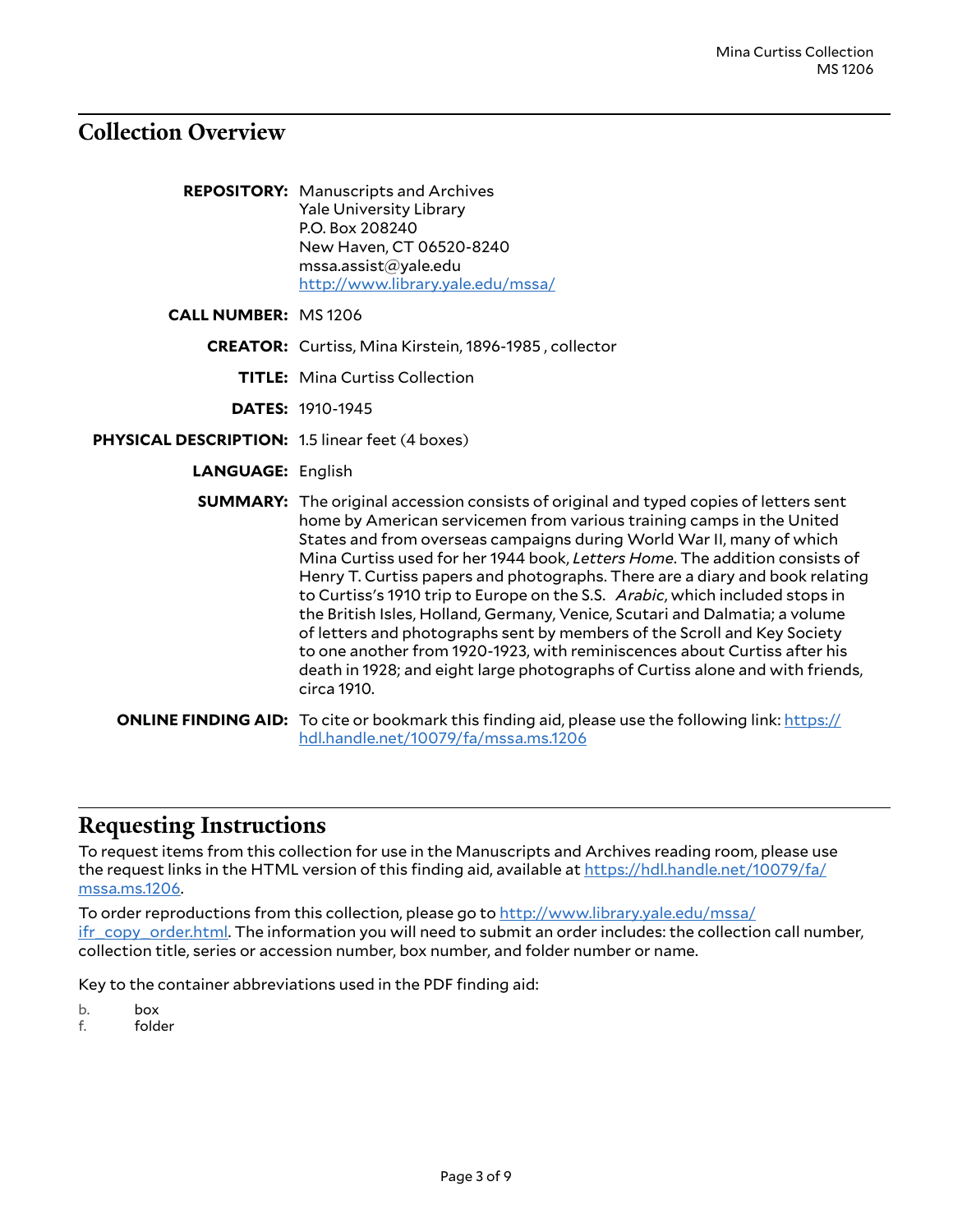## <span id="page-3-0"></span>**Administrative Information**

## <span id="page-3-1"></span>**Immediate Source of Acquisition**

Gift of Mina Curtiss. Gift of Lincoln Kirstein and the Estate of George Kirstein, 1986.

#### <span id="page-3-2"></span>**Conditions Governing Access**

The collection is open for research.

# <span id="page-3-3"></span>**Conditions Governing Use**

Copyright has been transferred to Yale University for unpublished materials donated by Lincoln Kirstein and the Estate of George Kirstein in 1987. Copyright status for other collection materials is unknown. Transmission or reproduction of materials protected by U.S. Copyright Law (Title 17, U.S.C.) beyond that allowed by fair use requires the written permission of the copyright owners. Works not in the public domain cannot be commercially exploited without permission of the copyright owners. Responsibility for any use rests exclusively with the user.

## <span id="page-3-4"></span>**Preferred Citation**

Mina Curtiss Collection (MS 1206). Manuscripts and Archives, Yale University Library.

## <span id="page-3-5"></span>**Biographical / Historical**

Mina Kirstein Curtiss was born on October 13, 1896, in Boston, Massachusetts. She graduated from Smith College in 1918, received a M.A. in English from Columbia University in 1920, and returned to Smith, where she was an associate professor until 1934. She was a research assistant for the Mercury Theater from 1935 to 1938, and she worked for the Office of War Information during World War II. She taught at Smith from 1940 to 1941. In 1942, Curtiss wrote and produced a local radio program in Des Moines, Iowa, in which she featured Iowa soldiers' letters home, and interviews with their families. The response inspired her to expand the project and incorporate letters of servicemen from all over the country, and in 1944 she published an anthology of enlisted men's *Letters Home*. During the next decades, Curtiss spent much time in France, and later Russia. She was the author of many publications, and received the Legion of Honor from the French government for her books on Marcel Proust and Georges Bizet. She married Henry ("Harry") Tomlinson Curtiss on June 1, 1926. Curtiss died on November 1, 1985.

## <span id="page-3-6"></span>**Scope and Contents**

The original accession consists of original and typed copies of letters sent home by American servicemen from various training camps in the United States and from overseas campaigns during World War II, many of which Mina Curtiss used for her 1944 book, *Letters Home*. The addition consists of Henry T. Curtiss papers and photographs. There are a diary and book relating to Curtiss's 1910 trip to Europe on the S.S. *Arabic*, which included stops in the British Isles, Holland, Germany, Venice, Scutari and Dalmatia; a volume of letters and photographs sent by members of the Scroll and Key Society to one another from 1920-1923, with reminiscences about Curtiss after his death in 1928; and eight large photographs of Curtiss alone and with friends, circa 1910.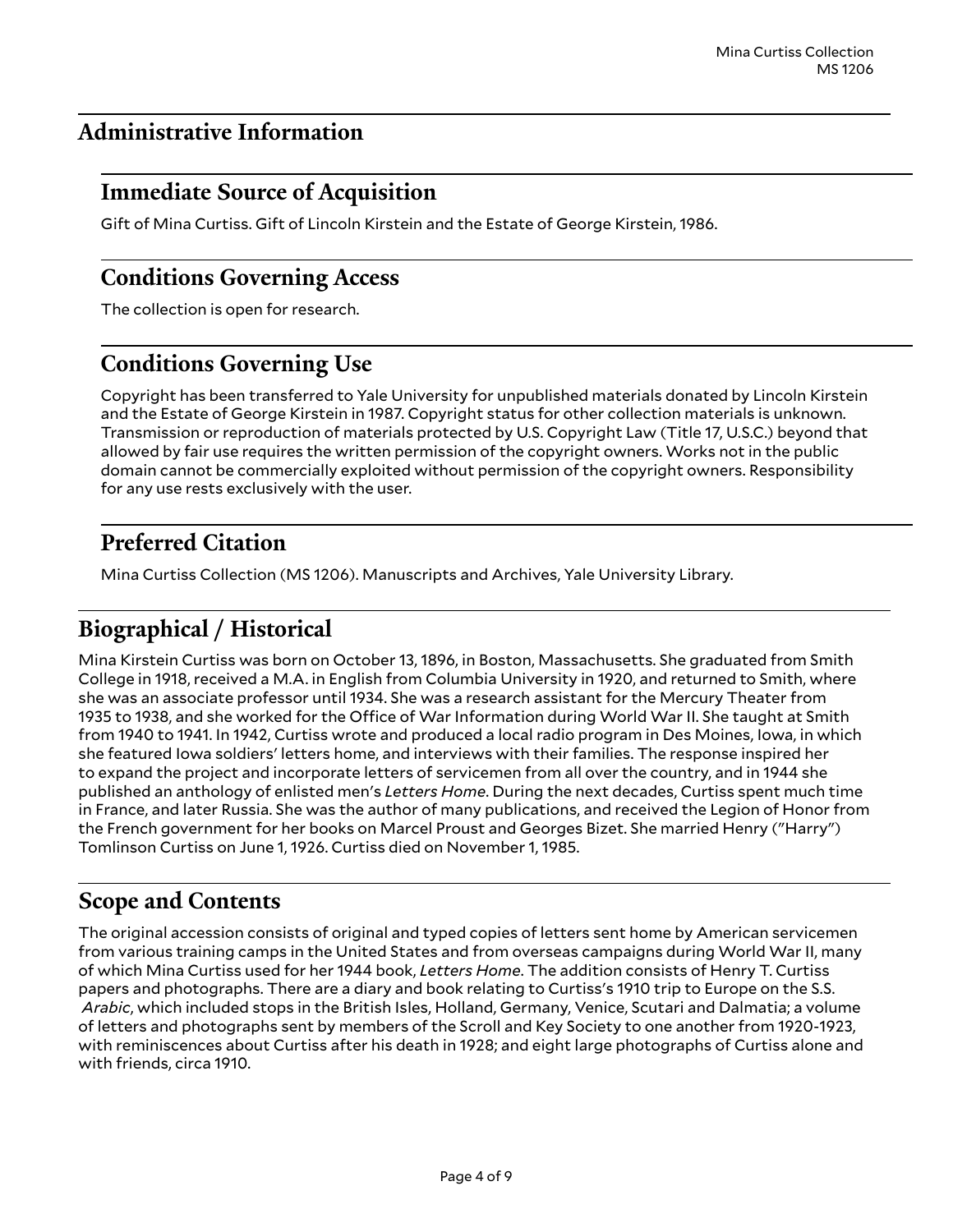## <span id="page-4-0"></span>**Arrangement**

The papers are arranged by accession.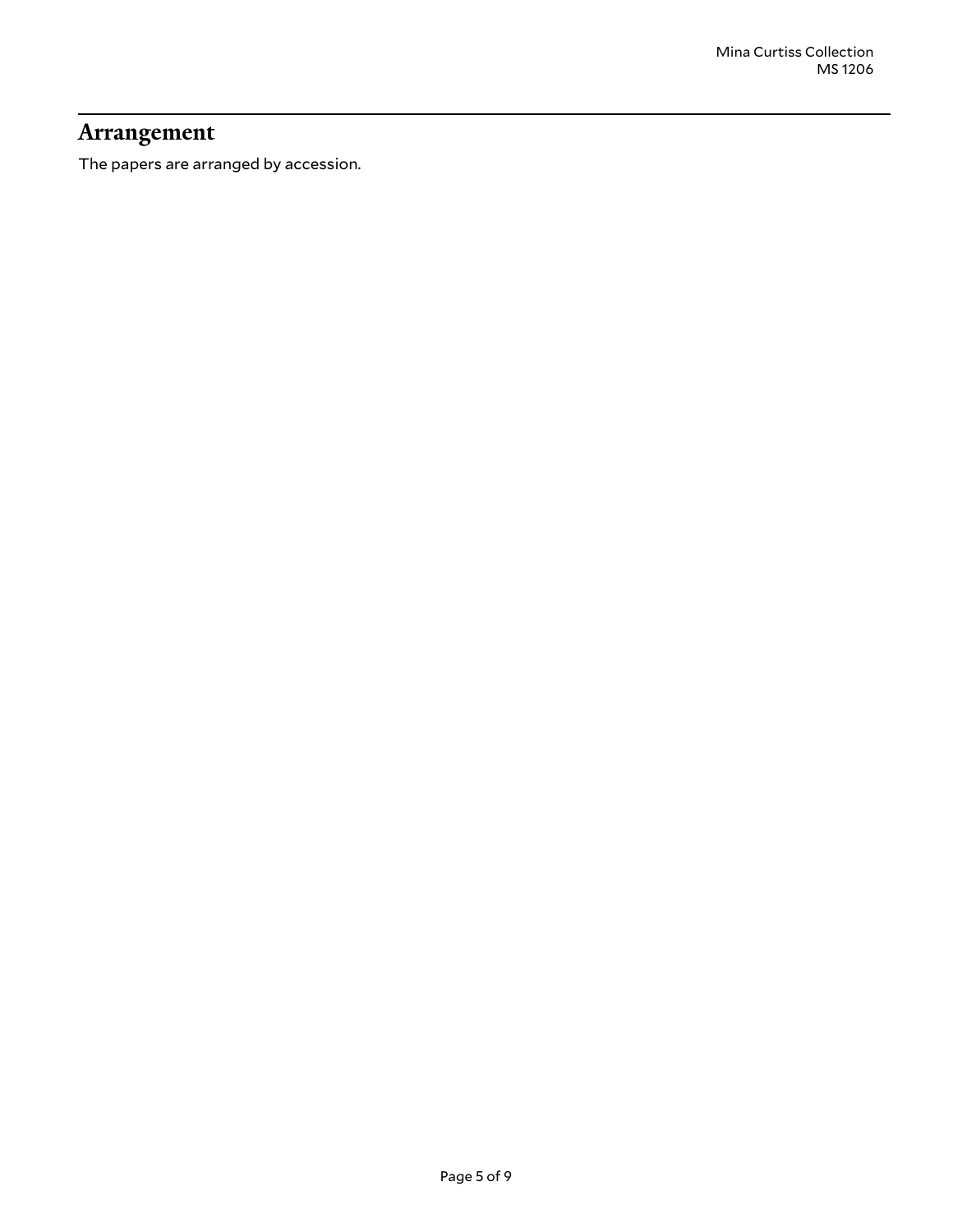# <span id="page-5-1"></span><span id="page-5-0"></span>**Collection Contents Original Accession: Military Letters, 1939-1945**

| b. 1, f. 1     | Alaska and Aleutians               | 1942-1944 |
|----------------|------------------------------------|-----------|
| b. 1, f. 2-4   | "At Sea"<br>English                | 1941-1943 |
| b. 1, f. 5-6   | Australia                          | 1942      |
| b. 1, f. 7     | Australia and New Zealand          | 1943-1944 |
| b. 1, f. 8     | Canal Zone                         | 1941-1942 |
| b. 1, f. 9     | Chile                              | 1942      |
| b. 1, f. 10    | China                              | Undated   |
| b. 1, f. 11-12 | Egypt and Middle East              | 1941-1943 |
| b. 1, f. 13    | England                            | 1942-1944 |
| b. 1, f. 14    | England - English Allied Forces    | 1939-1942 |
| b. 1, f. 15    | Fiji Islands, Midway, Wake, Saipan | 1942      |
| b. 1, f. 16    | France                             | 1943-1945 |
| b. 2, f. 17    | Germany                            | 1941-1945 |
| b. 2, f. 18    | Guadalcanal and the Solomons       | 1942-1943 |
| b. 2, f. 19    | Hawaii                             | 1941-1943 |
| b. 2, f. 20    | India                              | 1942-1944 |
| b. 2, f. 21    | Ireland                            | 1942      |
| b. 2, f. 22    | Italy                              | 1943-1944 |
| b. 2, f. 23    | Japan                              | 1942-1943 |
| b. 2, f. 24    | New Caledonia                      | 1942-1943 |
| b. 2, f. 25    | New Guinea                         | 1942      |
| b. 2, f. 26    | New Guinea                         | 1943-1944 |
| b. 2, f. 27-30 | North Africa                       | 1942-1943 |
| b. 3, f. 31-32 | North Africa                       | 1943      |
| b. 3, f. 33    | Noumea                             | 1943      |
| b. 3, f. 34    | Okinawa                            | 1944-1945 |
| b. 3, f. 35    | Philippine Islands                 | 1943      |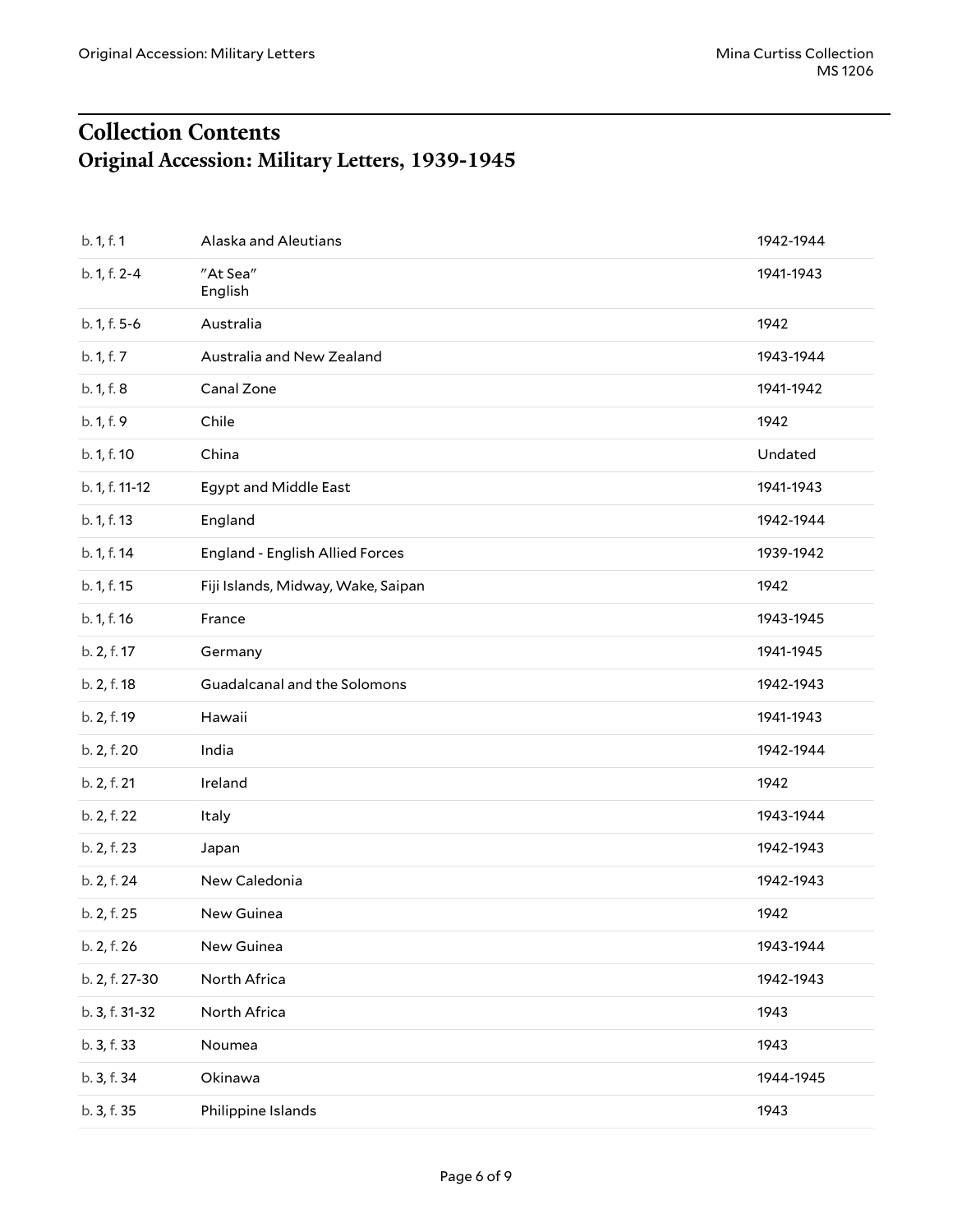| b. 3, f. 36    | Saipan               | 1944      |
|----------------|----------------------|-----------|
| b. 3, f. 37    | Scotland             | 1942-1943 |
| b. 3, f. 38    | South Pacific        | 1942-1943 |
| b. 3, f. 39    | Tonga                | 1943      |
|                | <b>United States</b> |           |
| b. 3, f. 40    | Air Force            | 1942-1943 |
| b. 3, f. 41-43 | Army                 | 1941-1943 |
| b. 3, f. 44    | Hospitals            | 1943-1944 |
| b. 3, f. 45    | Military government  | 1943      |
| b. 3, f. 46    | Marines              | 1942      |
| b. 3, f. 47    | Navy                 | 1942-1943 |
| b. 3, f. 48    | Paratroops           |           |
| b. 3, f. 49    | Quartermaster Corps  | 1941-1942 |
| b. 3, f. 50    | Signal Corps         | 1941-1942 |
| b. 3, f. 51    | Ski troops           | Undated   |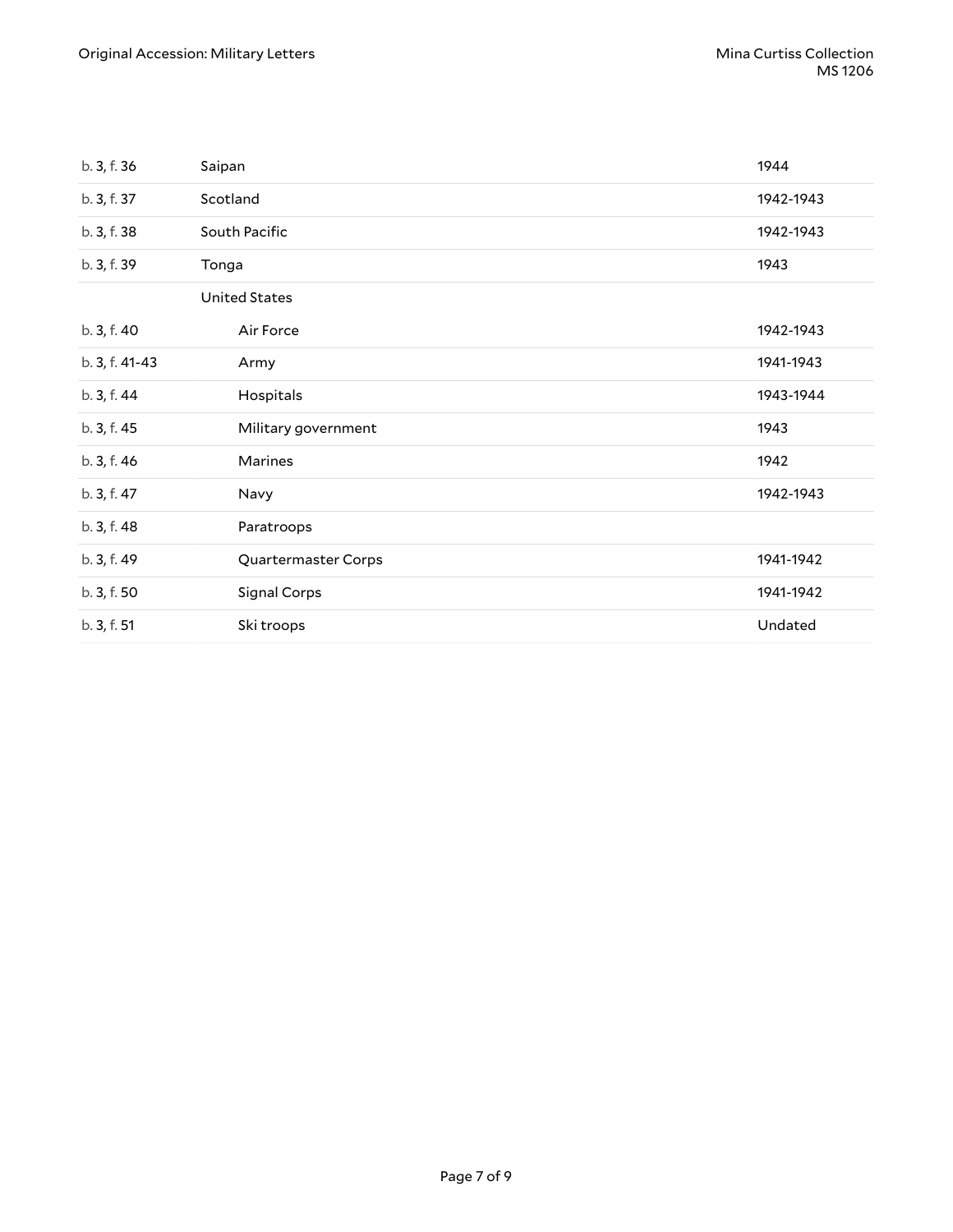#### <span id="page-7-0"></span>**Accession 1987-M-0010: Additional Material, 1910-1928**

This addition to the Mina Curtiss Collection consists of journals, letters, and photographs belonging to her husband, Henry T. Curtiss. Items include a diary kept by Curtiss during a 1910 trip to Europe with Yale classmates and fellow Scroll and Key Society members S. Merrell Clement, Jr., J. Curtis Platt, Reginald Roome, and Earl T. Williams. The diary describes the group's travels on the S. S. *Arabic* to the British Isles, Holland, Germany, Venice, Scutari and Dalmatia. There is also a leather binder of photographs and letters circulated annually among Scroll and Key Society members. The inside cover contains a photographic negative of Henry Curtiss and a friend on horseback. The majority of the letters, from 1920 to 1923, are arranged first by author and then by date. Curtiss's own letters are near the end of this group, and a later photograph of him outside his Ashfield home is found after his entries. The final group of letters, from 1927 to 1928, includes reminiscences about Curtiss after his death. Related to these two volumes is the book *Diary of a Trip Abroad in the Summer of 1910*, by Earl Trumbull Williams. Published after Williams' early death, this book serves as a companion volume to Henry Curtiss's account of the trip. There are also eight large photographs of Curtiss alone and with friends, circa 1910. Five of the photos are card-mounted and numbered, and depict various scenes of Curtiss and classmates at the beach, at school, in Europe, and on a ship. The other three photos have been captioned, presumably by Mina Curtiss, and depict a "Keys wedding"; Curtiss with his dogs outside his Ashfield home; and Curtiss with Bobby Jones, Jack Davidson, and Fred Kennedy.

| b. 1, f. 1 | "A Diary of a Trip to Europe The Summer of 1910" [manuscript journal]<br>English            | 1910 July 2-<br>September 23 |
|------------|---------------------------------------------------------------------------------------------|------------------------------|
| b. 1, f. 2 | Photographs and letters of Scroll and Key Society alumni from Yale College Class<br>of 1910 | 1920-1923.<br>1927-1928      |
| b. 1, f. 3 | Diary of a Trip Abroad in the Summer of 1910 by Earl Trumbull Williams<br>English           | 1920                         |
| b. 1, f. 4 | Photographs                                                                                 | Circa 1910,<br>undated       |